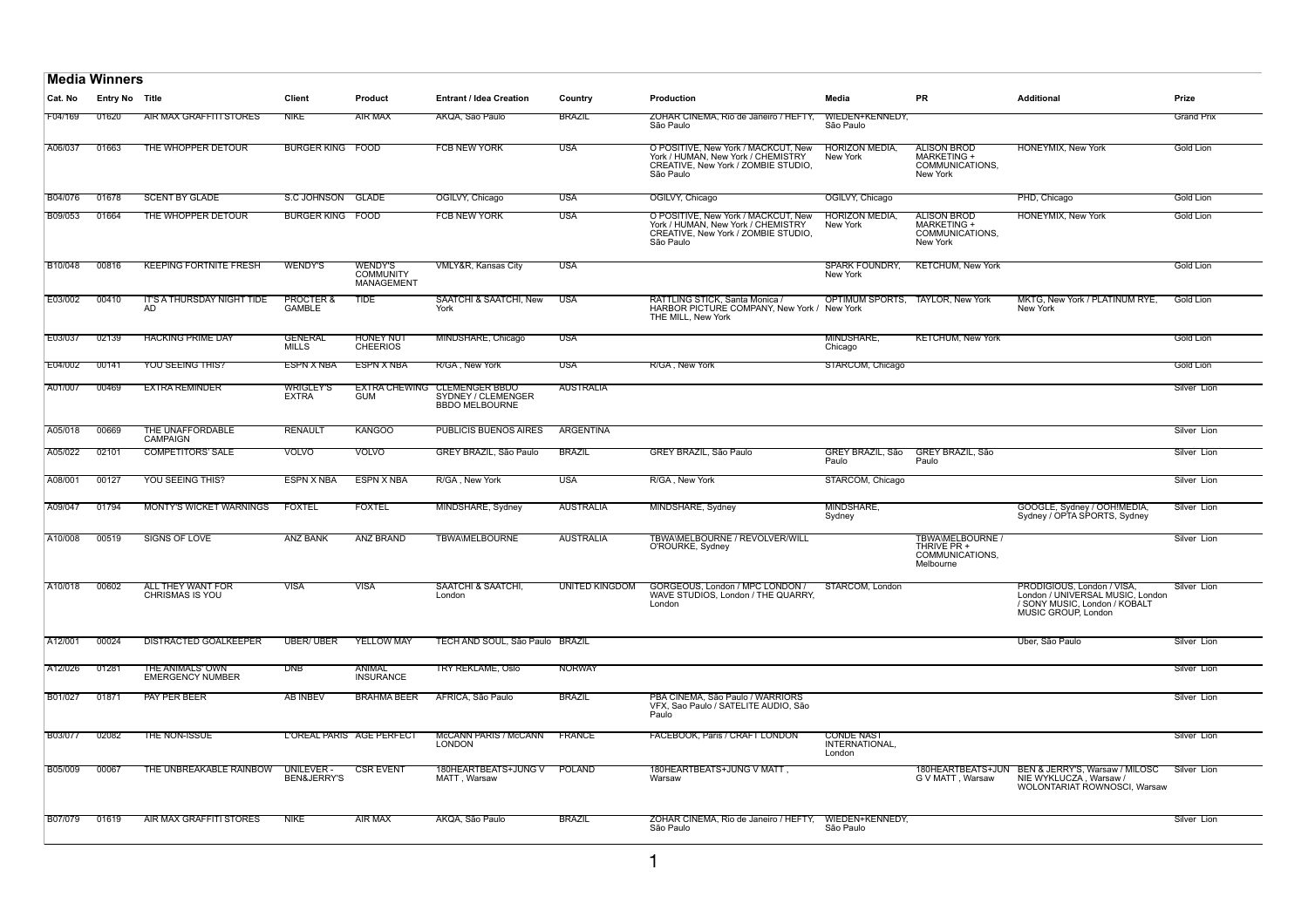| <b>B07/101</b>  | 02172 | PALESSI                                                       | <b>PAYLESS</b>                                                       | PAYLESS SHOE<br><b>SOURCE</b>                                                     | <b>DCX GROWTH</b><br><b>ACCELERATOR, New York</b>                                                            | USA                | DCX GROWTH ACCELERATOR, New York MARC USA, Boston                                                   |                                    | DCX GROWTH<br><b>ACCELERATOR, New</b><br>York |                                                                               | Silver Lion        |
|-----------------|-------|---------------------------------------------------------------|----------------------------------------------------------------------|-----------------------------------------------------------------------------------|--------------------------------------------------------------------------------------------------------------|--------------------|-----------------------------------------------------------------------------------------------------|------------------------------------|-----------------------------------------------|-------------------------------------------------------------------------------|--------------------|
| <b>B08/074</b>  | 01591 | THE UNSTOPPABLE RESUME                                        | <b>RK</b>                                                            |                                                                                   | CANCER@WO CANCER@WORK FAMOUS GREY PARIS, Paris FRANCE                                                        |                    |                                                                                                     |                                    |                                               |                                                                               | Silver Lion        |
| $\vert$ C02/023 | 00885 | THE INFECTION ALERT<br><b>SYSTEM</b>                          | <b>HINDUSTAN</b><br><b>UNILEVER</b><br>LIMITED                       |                                                                                   | LIFEBUOY SOAP MINDSHARE, Mumbai                                                                              | <b>INDIA</b>       |                                                                                                     | MINDSHARE,<br>Mumbai               |                                               |                                                                               | Silver Lion        |
| D01/005         | 00409 | <u>IT'S A THURSDAY NIGHT TIDE</u><br>AD                       | PROCTER &<br><b>GAMBLE</b>                                           | TIDE                                                                              | SAATCHI & SAATCHI, New<br>York                                                                               | USA                | RATTLING STICK, Santa Monica /<br>HARBOR PICTURE COMPANY, New York / New York<br>THE MILL, New York |                                    | <b>OPTIMUM SPORTS, TAYLOR, New York</b>       | MKTG, New York / PLATINUM RYE,<br>New York                                    | Silver Lion        |
| D01/021         | 00502 | UBER EATS AUSTRALIAN OPEN UBER<br><b>AMBUSH</b>               |                                                                      | <b>UBER EATS</b>                                                                  | <b>SPECIAL GROUP, Sydney</b>                                                                                 | AUSTRALIA          | REVOLVER/WILL O'ROURKE, Sydney /<br>THE GLUE SOCIETY, Sydney                                        | MEDIACOM, Sydney                   |                                               | CHANNEL 9, Sydney / TENNIS<br>AUSTRALIA. Melbourne                            | Silver Lion        |
| E03/005         | 00404 | <b>AR DROPS</b>                                               | <b>ADIDAS</b>                                                        | ULTRABOOST19                                                                      | MOJO SUPERMARKET, New USA<br>York                                                                            |                    | <b>MOJO SUPERMARKET, New York /</b><br>SNAPCHAT, New York                                           | MOJO<br>SUPERMARKET,<br>New York   |                                               |                                                                               | Silver Lion        |
| F04/084         | 01702 | <b>GO BACK TO AFRICA</b>                                      | BLACK &<br>ABROAD                                                    | <b>BLACK &amp;</b><br>ABROAD                                                      | FCB/SIX, Toronto                                                                                             | CANADA             | ROOSTER POST PRODUCTION, Toronto / INITIATIVE, Toronto<br><b>GRAYSON MATTHEWS, Toronto</b>          |                                    | GLOSSY, Toronto                               |                                                                               | Silver Lion        |
| A01/012         | 00499 | UBER EATS AUSTRALIAN OPEN UBER<br><b>AMBUSH</b>               |                                                                      | <b>UBER EATS</b>                                                                  | <b>SPECIAL GROUP, Sydney</b>                                                                                 | AUSTRALIA          | REVOLVER/WILL O'ROURKE, Sydney /<br>THE GLUE SOCIETY, Sydney                                        | MEDIACOM, Sydney                   |                                               | CHANNEL 9, Sydney / TENNIS<br>AUSTRALIA. Melbourne                            | <b>Bronze Lion</b> |
| A02/018         | 01478 | THE TAMPON BOOK: A BOOK<br>AGAINST TAX DISCRIMINATION COMPANY | THE FEMALE                                                           | THE TAMPON<br>BOOK: A BOOK<br><b>AGAINST TAX</b><br><b>DISCRIMINATION</b>         | SCHOLZ & FRIENDS, Berlin                                                                                     | GERMANY            |                                                                                                     | SCHOLZ &<br>FRIENDS, Berlin        | <b>SCHOLZ &amp; FRIENDS.</b><br>Berlin        | METAGATE, Berlin                                                              | <b>Bronze Lion</b> |
| A02/024         | 01673 | <b>SCENT BY GLADE</b>                                         | S.C JOHNSON                                                          | <b>GLADE</b>                                                                      | OGILVY, Chicago                                                                                              | <b>USA</b>         | OGILVY, Chicago                                                                                     | OGILVY, Chicago                    |                                               | PHD. Chicago                                                                  | Bronze Lion        |
| A03/005         | 00873 | <b>THERAFLU TRACKER</b>                                       | GSK-<br>THERAFLU                                                     | THERAFLU                                                                          | WUNDERMAN THOMPSON, COLOMBIA<br>Bogotá / WUNDERMAN<br>COLOMBIA, Bogotá /<br>WUNDERMAN MEXICO,<br>Mexico City |                    |                                                                                                     | MINDSHARE,<br>Mexico City          |                                               |                                                                               | <b>Bronze Lion</b> |
| A06/015         | 00825 | <b>KEEPING FORTNITE FRESH</b>                                 | <b>WENDY'S</b>                                                       | WENDY'S<br><b>COMMUNITY</b><br>MANAGEMENT                                         | <b>VMLY&amp;R, Kansas City</b>                                                                               | <b>USA</b>         |                                                                                                     | <b>SPARK FOUNDRY,</b><br>New York  | <b>KETCHUM, New York</b>                      |                                                                               | <b>Bronze Lion</b> |
| A07/001         | 00078 | NO NEED TO FLY - AROUND<br>THE WORLD IN GERMANY               |                                                                      | <b>GERMAN RAIL GERMAN RAIL</b>                                                    | OGILVY GERMANY, Frankfurt GERMANY                                                                            |                    | SPIRABLE, London                                                                                    |                                    |                                               | DEUTSCHE BAHN AG, Frankfurt /<br><b>GETTY IMAGES INTERNATIONAL,</b><br>Dublin | <b>Bronze Lion</b> |
| A11/016         | 00336 | <b>HUNGRY PUFFS</b>                                           | <b>FOODBANK</b><br><b>WA</b>                                         | <b>HUNGRY PUFFS</b>                                                               | THE BRAND AGENCY, Perth AUSTRALIA                                                                            |                    | THE BRAND AGENCY, Perth                                                                             | THE BRAND<br>AGENCY, Perth         | THE BRAND AGENCY, FOODBANK, Perth<br>Perth    |                                                                               | <b>Bronze Lion</b> |
| A11/039         | 01371 | THE LIFE SAVING SOAP<br><b>OPERAS</b>                         | <b>PERUVIAN</b><br><b>MINISTRY OF</b><br><b>HEALTH</b>               | PERUVIAN<br><b>MINISTRY OF</b><br><b>HEALTH</b>                                   | CIRCUS GREY PERU, Lima                                                                                       | <b>PERU</b>        | DEL BARRIO PRODUCCIONES, Lima /<br>CANICA FILMS, Lima / SIN ANESTESIA,<br>Lima                      | <b>AMERICA</b><br>TELEVISION, Lima | <b>CIRCUS GREY PERU,</b><br>Lima              |                                                                               | <b>Bronze Lion</b> |
| <b>B01/010</b>  | 00283 | LIFE DIRECT - R.I.P SIMON                                     | TRADE ME NZ LIFE DIRECT                                              |                                                                                   | VMLY&R , Auckland / Y&R<br>ANZ, Auckland                                                                     | <b>NEW ZEALAND</b> | FLYING FISH, Auckland /<br>KALEIDOSCOPE, Auckland                                                   | <b>MBM NZ, Auckland</b>            |                                               | <b>TRADE ME, Wellington</b>                                                   | <b>Bronze Lion</b> |
| <b>B01/020</b>  | 00742 | A DAY TO REMEMBER                                             | <b>FONDATION</b><br>POUR LA<br><b>RECHERCHE</b><br>MÉDICALE<br>(FRM) | NGO                                                                               | CLM BBDO, Paris                                                                                              | <b>FRANCE</b>      | THE MIX MEN, Paris                                                                                  |                                    |                                               |                                                                               | <b>Bronze Lion</b> |
| B02/018         | 00763 | THE WAR SIREN TEST                                            | <b>AMNESTY</b>                                                       | INTERNATIONA AWARENESS<br>FOR THE<br>SWITZERLAND FORGOTTEN<br><b>WAR IN YEMEN</b> | DONATIONS AND JUNG VON MATT/LIMMAT,<br>Zürich                                                                | SWITZERLAND        |                                                                                                     |                                    |                                               | JUNG VON MATT/PLAY, Zurich /<br>RADIO 24, Zurich                              | <b>Bronze Lion</b> |
| <b>B02/054</b>  | 01642 | <b>WARNING SPOTS</b>                                          | AAMI/<br>SUNCORP                                                     | MOTOR<br><b>INSURANCE</b>                                                         | OGILVY AUSTRALIA,<br>Melbourne                                                                               | <b>AUSTRALIA</b>   | <b>BANG BANG STUDIOS, Melbourne</b>                                                                 | <b>OMD SYDNEY</b>                  |                                               |                                                                               | <b>Bronze Lion</b> |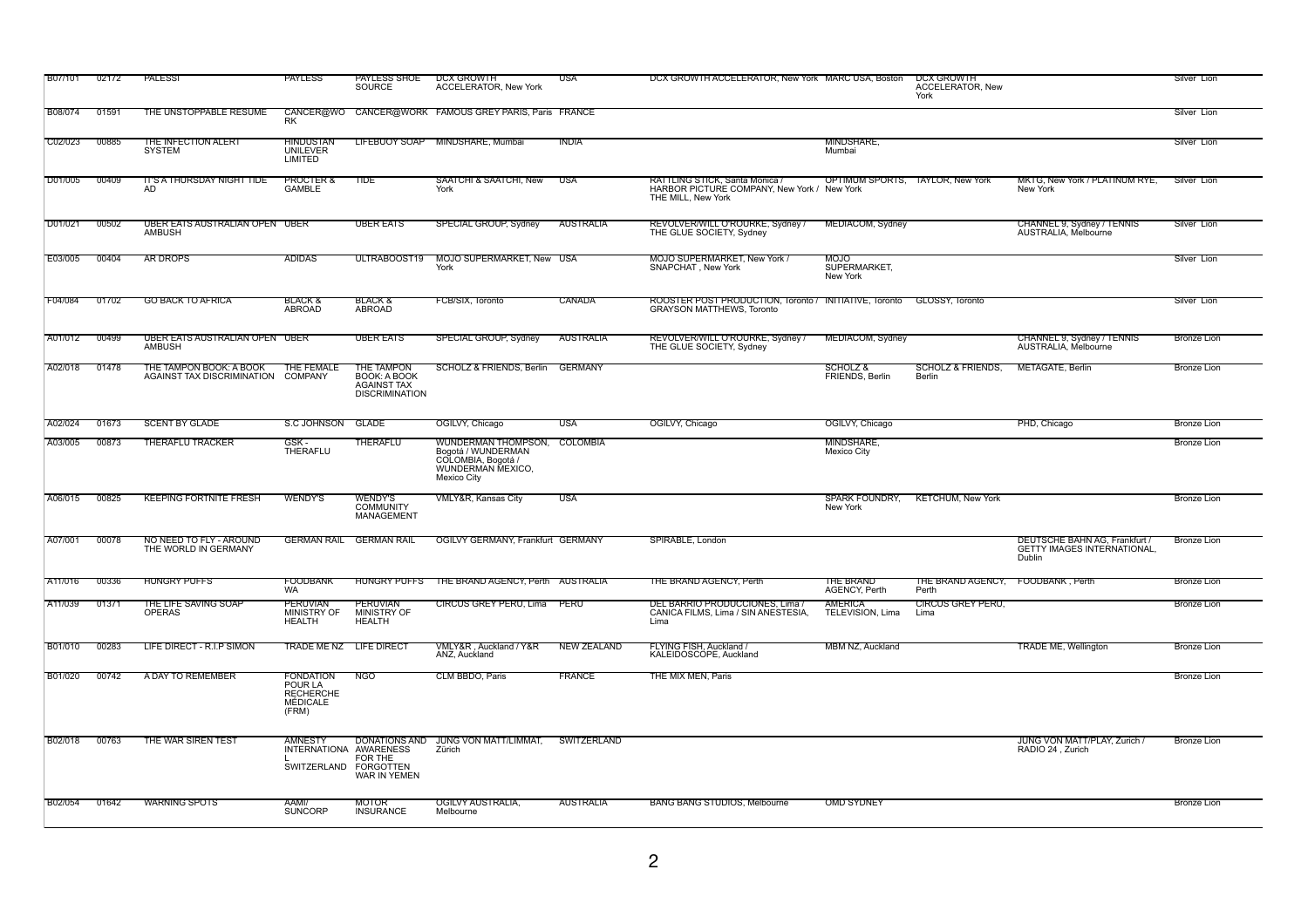| <b>B03/023</b> | 00692 | UNDERCOVER CROSSWORDS                           | <b>MINISTRY OF</b><br><b>SOCIAL</b><br><b>DEVELOPMEN</b><br><b>T/OFFICE FOR</b><br><b>SENIORS</b> | <b>ELDER ABUSE</b><br>AWARENESS                        | FCB NEW ZEALAND,<br>Auckland                                                           | <b>NEW ZEALAND</b>             | FCB NEW ZEALAND, Auckland                                                                                                                       | FCB NEW<br>ZEALAND, Auckland Auckland                    | FCB NEW ZEALAND.                                                                                                             |                                                    | <b>Bronze Lion</b> |
|----------------|-------|-------------------------------------------------|---------------------------------------------------------------------------------------------------|--------------------------------------------------------|----------------------------------------------------------------------------------------|--------------------------------|-------------------------------------------------------------------------------------------------------------------------------------------------|----------------------------------------------------------|------------------------------------------------------------------------------------------------------------------------------|----------------------------------------------------|--------------------|
| <b>B03/034</b> | 01955 | THE BLANK EDITION                               | AN-NAHAR                                                                                          | <b>NEWSPAPER</b><br><b>PUBLICATIONS &amp;</b><br>MEDIA | <b>IMPACT BBDO, Dubai</b>                                                              | UNITED ARAB<br><b>EMIRATES</b> |                                                                                                                                                 | <b>IMPACT PORTER</b><br>NOVELLI, Dubai                   | <b>IMPACT PORTER</b><br>NOVELLI, Dubai                                                                                       |                                                    | <b>Bronze Lion</b> |
| <b>B03/071</b> | 01586 | THE LAST EVER ISSUE                             | GAZETA.PL /<br>/ BNP PARIBAS                                                                      | GAZETA.PL (A<br>MASTERCARD NEWS PORTAL)                | VMLY&R POLAND, Warsaw                                                                  | POLAND                         | PAPAYA FILMS, Warsaw                                                                                                                            | WAVEMAKER,<br>Warsaw                                     | <b>VMLY&amp;R POLAND,</b><br>Warsaw /<br><b>WAVEMAKER</b><br>Warsaw / FUNDACJA<br><b>SUKCESU PISANEGO</b><br>SZMINKA, Warsaw |                                                    | <b>Bronze Lion</b> |
| <b>B03/087</b> | 01808 | <b>BURN THAT AD</b>                             |                                                                                                   | BURGER KING BURGER KING<br><b>WHOPPER</b>              | DAVID SAO PAULO                                                                        | <b>BRAZIL</b>                  | VETOR ZERO, São Paulo / CAFE ROYAL, DAVID SAO PAULO<br>São Paulo / HOGARTH WORLDWIDE,<br>São Paulo / JAMUTE, São Paulo / CLAN<br>VFX, São Paulo |                                                          | DAVID SAO PAULO /<br><b>LOURES</b><br>COMMUNICATION, Sao<br>Paulo                                                            | <b>BURGER KING BRAZIL, Barueri</b>                 | <b>Bronze Lion</b> |
| B04/042        | 01119 | THE BEER OF THE WORLD CUP LALA                  |                                                                                                   | <b>LALA WHOLE</b><br><b>MILK</b>                       | CIRCUS., Mexico City                                                                   | <b>MEXICO</b>                  |                                                                                                                                                 |                                                          |                                                                                                                              |                                                    | <b>Bronze Lion</b> |
| <b>B05/032</b> | 01913 | TRUCK ART CHILDFINDER                           | <b>BERGER</b><br><b>PAINTS</b>                                                                    |                                                        | BERGER PAINTS BBDO PAKISTAN, Lahore                                                    | <b>PAKISTAN</b>                | SARAH TAREEN PRODUCTIONS, Lahore BBDO PAKISTAN,                                                                                                 | Lahore                                                   | <b>BBDO PAKISTAN,</b><br>Lahore                                                                                              |                                                    | <b>Bronze Lion</b> |
| <b>B05/048</b> | 01727 | STREET-VET                                      | PURINA                                                                                            | PURINA<br><b>VETERINARY</b><br><b>DIETS</b>            | <b>MCCANN PARIS</b>                                                                    | FRANCE                         | <b>CRAFT PARIS / EDDY, Paris</b>                                                                                                                |                                                          | Paris                                                                                                                        | WEBER SHANDWICK, AFG EUROPE, London                | <b>Bronze Lion</b> |
| <b>B06/001</b> | 00025 | DISTRACTED GOALKEEPER                           | <b>UBER/UBER</b>                                                                                  | <b>YELLOW MAY</b>                                      | TECH AND SOUL, São Paulo BRAZIL                                                        |                                |                                                                                                                                                 |                                                          |                                                                                                                              | Uber, São Paulo                                    | <b>Bronze Lion</b> |
| <b>B06/025</b> | 00500 | UBER EATS AUSTRALIAN OPEN UBER<br>AMBUSH        |                                                                                                   | <b>UBER EATS</b>                                       | <b>SPECIAL GROUP, Sydney</b>                                                           | <b>AUSTRALIA</b>               | REVOLVER/WILL O'ROURKE, Sydney<br>THE GLUE SOCIETY, Sydney                                                                                      | MEDIACOM, Sydney                                         |                                                                                                                              | CHANNEL 9, Sydney / TENNIS<br>AUSTRALIA. Melbourne | <b>Bronze</b> Lion |
| <b>B06/030</b> | 01991 | <b>MIDDLE SEAT LOUNGE</b>                       | COCA-COLA                                                                                         | <b>COKE</b>                                            | FITZCO, Atlanta                                                                        | USA                            |                                                                                                                                                 |                                                          |                                                                                                                              |                                                    | <b>Bronze Lion</b> |
| B06/053        | 01611 | <b>HELLMANN'S REAL FOOD</b><br><b>RESCUE</b>    | UNILEVER                                                                                          | <b>HELLMANN'S</b>                                      | OGILVY CANADA, Toronto                                                                 | <b>CANADA</b>                  | <b>SPY FILMS, Toronto</b>                                                                                                                       | MINDSHARE,<br>Toronto                                    | <b>EDELMAN, Toronto</b>                                                                                                      | MLSE, Toronto / UNILEVER, Toronto                  | <b>Bronze Lion</b> |
| B10/012        | 00398 | NOT JUST ONE CREATOR                            | VF<br>CORPORATION                                                                                 | VANS                                                   | STARCOM, Chicago / MRY,<br>New York                                                    | <b>USA</b>                     | <b>MRY, New York</b>                                                                                                                            | STARCOM, Chicago                                         |                                                                                                                              |                                                    | <b>Bronze Lion</b> |
| C01/004        | 01406 | <b>RESCUE DOGZ</b>                              | <b>GUD</b>                                                                                        | <b>GUD</b>                                             | WUNDERMAN THOMPSON, BRAZIL<br>Sao Paulo / J. WALTER<br>THOMPSON BRAZIL, São<br>Paulo   |                                | A9 AUDIO, São Paulo / PLAY IT AGAIN,<br>São Paulo                                                                                               | <b>J. WALTER</b><br><b>THOMPSON</b><br>BRAZIL, São Paulo | J. WALTER<br>THOMPSON BRAZIL,<br>São Paulo                                                                                   |                                                    | <b>Bronze Lion</b> |
| D01/042        | 02091 | <b>LOFI BEATS SUICIDE</b>                       | <b>VICE UK</b>                                                                                    | <b>SUICIDE</b><br><b>PREVENTION</b>                    | <b>McCANN LONDON /</b><br><b>COLLEGE MUSIC, Berkshire</b>                              | UNITED KINGDOM                 | <b>CRAFT LONDON</b>                                                                                                                             | VICE, London /<br>COLLEGE MUSIC,<br><b>Berkshire</b>     | <b>McCANN LONDON</b>                                                                                                         |                                                    | Bronze Lion        |
| D02/084        | 01470 | <b>MASSIRA PROJECT</b>                          | PLAYSTATION<br><b>TALENTS</b>                                                                     | MASSIRA GAME<br>(PLAYSTATION)                          | TBWA\ESPANA, Madrid                                                                    | <b>SPAIN</b>                   |                                                                                                                                                 | TBWA\ESPANA.<br>Madrid                                   |                                                                                                                              |                                                    | <b>Bronze Lion</b> |
| E03/015        | 00503 | UBER EATS AUSTRALIAN OPEN UBER<br><b>AMBUSH</b> |                                                                                                   | <b>UBER EATS</b>                                       | <b>SPECIAL GROUP, Sydney</b>                                                           | <b>AUSTRALIA</b>               | REVOLVER/WILL O'ROURKE, Sydney<br>THE GLUE SOCIETY, Sydney                                                                                      | MEDIACOM, Sydney                                         |                                                                                                                              | CHANNEL 9, Sydney / TENNIS<br>AUSTRALIA, Melbourne | <b>Bronze Lion</b> |
| E04/008        | 00294 | <b>RED RESTAURANTS LIST</b>                     |                                                                                                   | TAKASAKI CITY TAKASAKI CITY                            | HAKUHODO KETTLE INC,<br>Tokyo / HAKUHODO INC.,<br>Tokyo / TBWA\HAKUHODO<br>INC., Tokyo | <b>JAPAN</b>                   | TAIYOKIKAKU.CO.LTD,., Tokyo / TOKYO<br>AD DESIGNERS, Tokyo / VONS<br>PICTURES, Tokyo / TOW CO., LTD., Tokyo                                     |                                                          | MATERIAL, Tokyo                                                                                                              |                                                    | <b>Bronze Lion</b> |
| E04/013        | 00806 | <b>HEY GOOGLE, ASK NIKE</b>                     | NIKE                                                                                              | <b>NIKE</b>                                            | R/GA, New York                                                                         | USA                            | R/GA, New York / RAIN, New York                                                                                                                 |                                                          |                                                                                                                              |                                                    | <b>Bronze Lion</b> |
| F02/019        | 01455 | <b>SOUVENIRS DE PARIS</b>                       | <b>CENTRE</b><br><b>POMPIDOU</b>                                                                  | <b>CENTRE</b><br>POMPIDOU                              | <b>MARCEL, Paris</b>                                                                   | <b>FRANCE</b>                  | <b>ARTISANS DU FILM, Paris / ADF</b><br>L'ATELIER, Paris / PRODIGIOUS, Paris                                                                    | BLUE 449, Paris                                          |                                                                                                                              | CENTRE POMPIDOU, Paris /<br>MSLGROUP, Paris        | <b>Bronze Lion</b> |
| F03/073        | 02110 | <b>CORRUPTION DETECTOR</b>                      | <b>RECLAME</b><br>aqui                                                                            | <b>RECLAME AQUI</b>                                    | <b>GREY BRAZIL, São Paulo</b>                                                          | <b>BRAZIL</b>                  | <b>GREY BRAZIL, São Paulo / GREY WEST</b><br>Los Angeles                                                                                        | GREY BRAZIL, São<br>Paulo                                | <b>GREY BRAZIL, São</b><br>Paulo                                                                                             |                                                    | <b>Bronze Lion</b> |
| F04/108        | 01129 | <b>PRESIDENTIAL BROADCAST</b>                   | <b>NETFLIX</b>                                                                                    | HOUSE OF<br>CARDS                                      | <b>CIRCUS., Buenos Aires</b>                                                           | <b>ARGENTINA</b>               | <b>CIRCUS., Buenos Aires</b>                                                                                                                    | WAVEMAKER,<br><b>Buenos Aires</b>                        |                                                                                                                              |                                                    | <b>Bronze Lion</b> |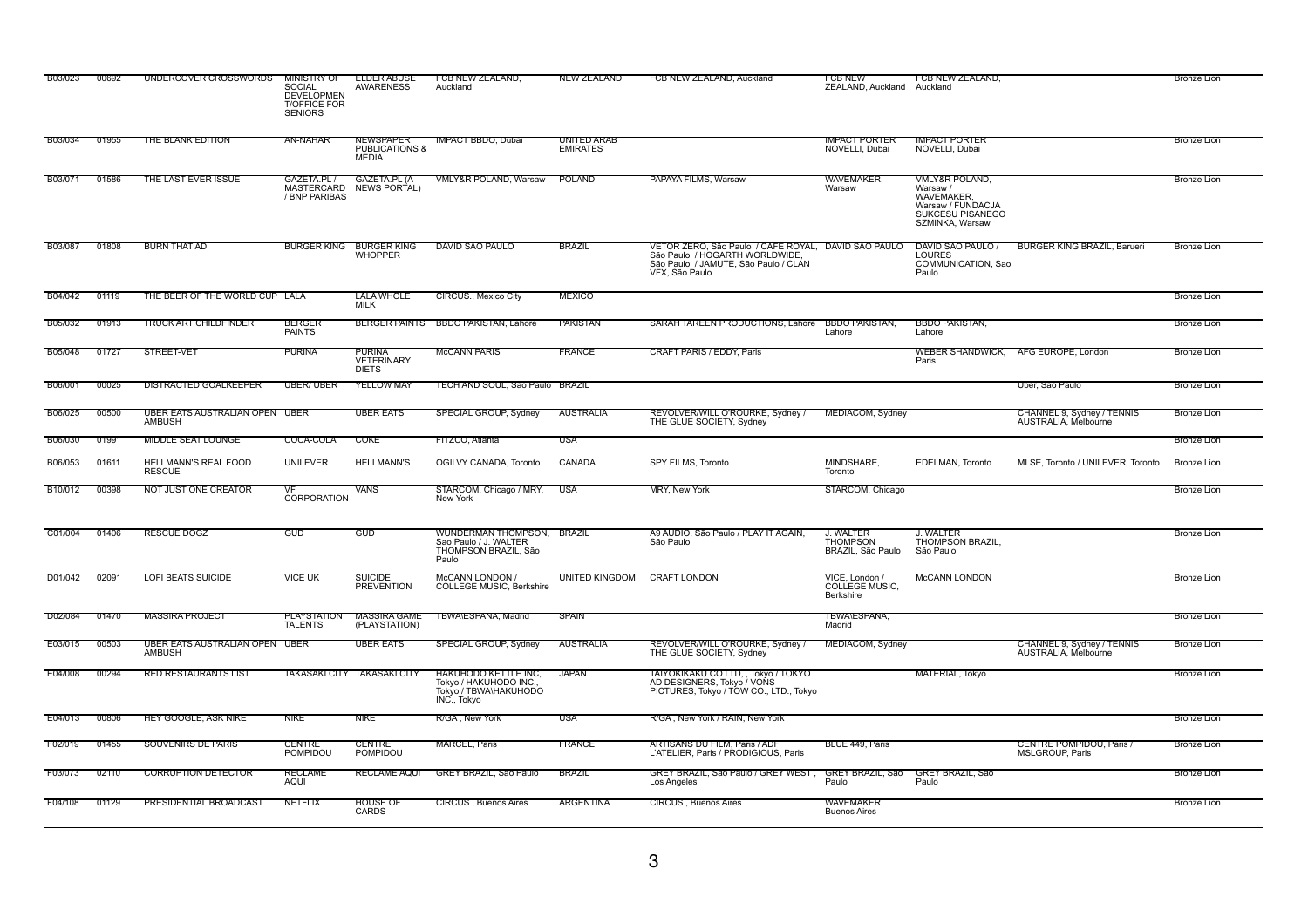| F04/124              | 00558 | <b>KOSHOGO</b>                 | <b>KLOOP</b>                        | MEDIA &<br>PUBLICATIONS             | LEO BURNETT MOSCOW                                                               | RUSSIA         |                                                       |               |                                 |                    | Bronze Lion        |
|----------------------|-------|--------------------------------|-------------------------------------|-------------------------------------|----------------------------------------------------------------------------------|----------------|-------------------------------------------------------|---------------|---------------------------------|--------------------|--------------------|
| F04/236              | 01740 | SCENTING THE HOPE OF<br>CHANGE | SC JOHNSON GLADE                    |                                     | PHD. New York / SC<br>JOHNSON, Racine / OGILVY,<br>Chicago                       | USA            | OGILVY, Chicago                                       | PHD, New York |                                 | TRACYLOCKE, Irving | <b>Bronze Lion</b> |
| F05/047              | 01324 | THE PARISIAN RENDEZ-VOUS       | <b>DRUGSTORE</b><br>PARISIEN        | <b>DRUGSTORE</b><br><b>PARISIEN</b> | WUNDERMAN THOMPSON, FRANCE<br>Boulogne-Billancourt / J.<br>WALTER THOMPSON PARIS |                | J. WALTER THOMPSON PARIS / 2H56<br>PRODUCTIONS, Paris |               |                                 |                    | Bronze Lion        |
| F05/070              | 00959 | <b>OPEN SHELVES</b>            | <b>WRITER'S</b><br><b>BOOKSTORE</b> | <b>BOOKS</b>                        | <b>WAVEMAKER HUNGARY,</b><br>Budapest                                            | <b>HUNGARY</b> | <b>UMBRELLA, Budapest</b>                             |               | SANS CLICHé,<br><b>Budapest</b> |                    | Bronze Lion        |
| <b>Total Awards:</b> |       | 65                             |                                     |                                     |                                                                                  |                |                                                       |               |                                 |                    |                    |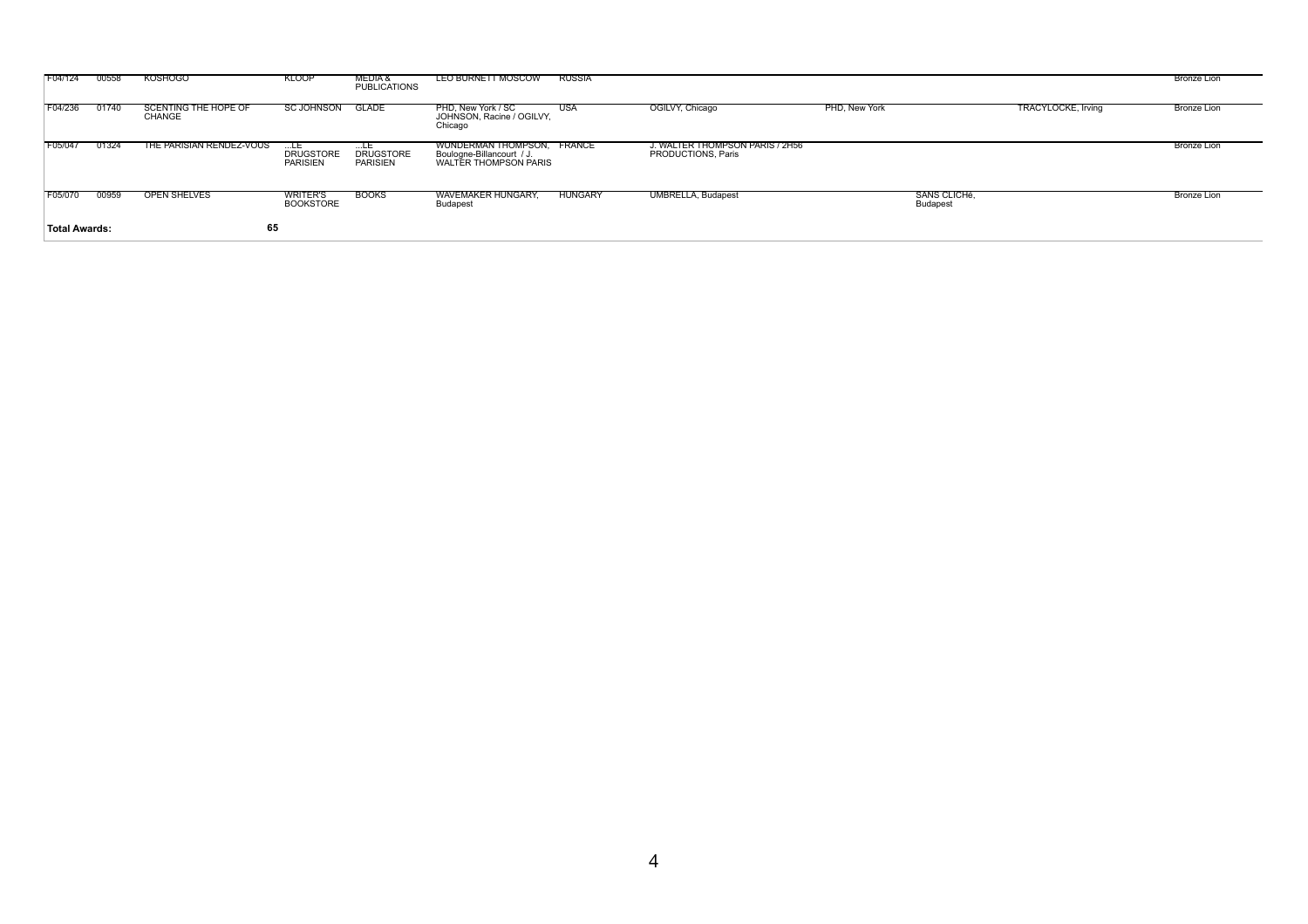| Award             |  |  |  |
|-------------------|--|--|--|
| <b>Grand Prix</b> |  |  |  |
|                   |  |  |  |
| <b>Gold Lion</b>  |  |  |  |
|                   |  |  |  |
|                   |  |  |  |
| <b>Gold Lion</b>  |  |  |  |
| <b>Gold Lion</b>  |  |  |  |
|                   |  |  |  |
| <b>Gold Lion</b>  |  |  |  |
|                   |  |  |  |
| <b>Gold Lion</b>  |  |  |  |
|                   |  |  |  |
| <b>Gold Lion</b>  |  |  |  |
|                   |  |  |  |
| <b>Gold Lion</b>  |  |  |  |
| Silver Lion       |  |  |  |
|                   |  |  |  |
| Silver Lion       |  |  |  |
| Silver Lion       |  |  |  |
|                   |  |  |  |
| Silver Lion       |  |  |  |
| Silver Lion       |  |  |  |
|                   |  |  |  |
| Silver Lion       |  |  |  |
|                   |  |  |  |
|                   |  |  |  |
| Silver Lion       |  |  |  |
|                   |  |  |  |
| Silver Lion       |  |  |  |
|                   |  |  |  |
| Silver Lion       |  |  |  |
| Silver Lion       |  |  |  |
|                   |  |  |  |
| Silver Lion       |  |  |  |
|                   |  |  |  |
| Silver Lion       |  |  |  |
|                   |  |  |  |
|                   |  |  |  |
| Silver Lion       |  |  |  |
|                   |  |  |  |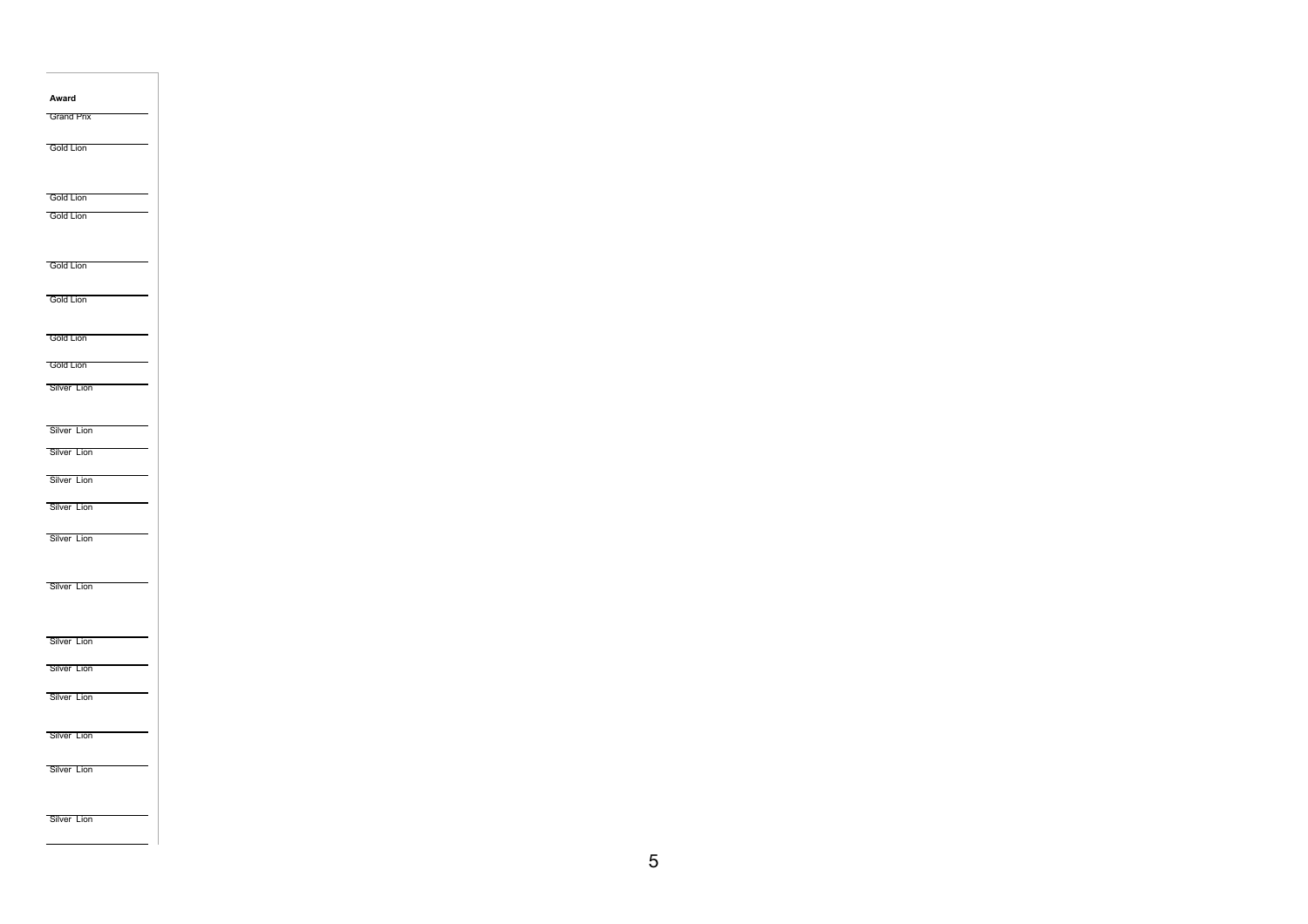| Silver Lion        |  |  |  |
|--------------------|--|--|--|
| Silver Lion        |  |  |  |
|                    |  |  |  |
| Silver Lion        |  |  |  |
|                    |  |  |  |
| Silver Lion        |  |  |  |
|                    |  |  |  |
| Silver Lion        |  |  |  |
|                    |  |  |  |
| Silver Lion        |  |  |  |
|                    |  |  |  |
| Silver Lion        |  |  |  |
|                    |  |  |  |
| <b>Bronze Lion</b> |  |  |  |
| <b>Bronze Lion</b> |  |  |  |
|                    |  |  |  |
|                    |  |  |  |
| <b>Bronze Lion</b> |  |  |  |
| <b>Bronze Lion</b> |  |  |  |
|                    |  |  |  |
|                    |  |  |  |
| <b>Bronze Lion</b> |  |  |  |
|                    |  |  |  |
| <b>Bronze Lion</b> |  |  |  |
|                    |  |  |  |
| <b>Bronze Lion</b> |  |  |  |
| <b>Bronze Lion</b> |  |  |  |
|                    |  |  |  |
| <b>Bronze Lion</b> |  |  |  |
| <b>Bronze Lion</b> |  |  |  |
|                    |  |  |  |
|                    |  |  |  |
|                    |  |  |  |
| <b>Bronze Lion</b> |  |  |  |
|                    |  |  |  |
|                    |  |  |  |
| <b>Bronze Lion</b> |  |  |  |
|                    |  |  |  |

6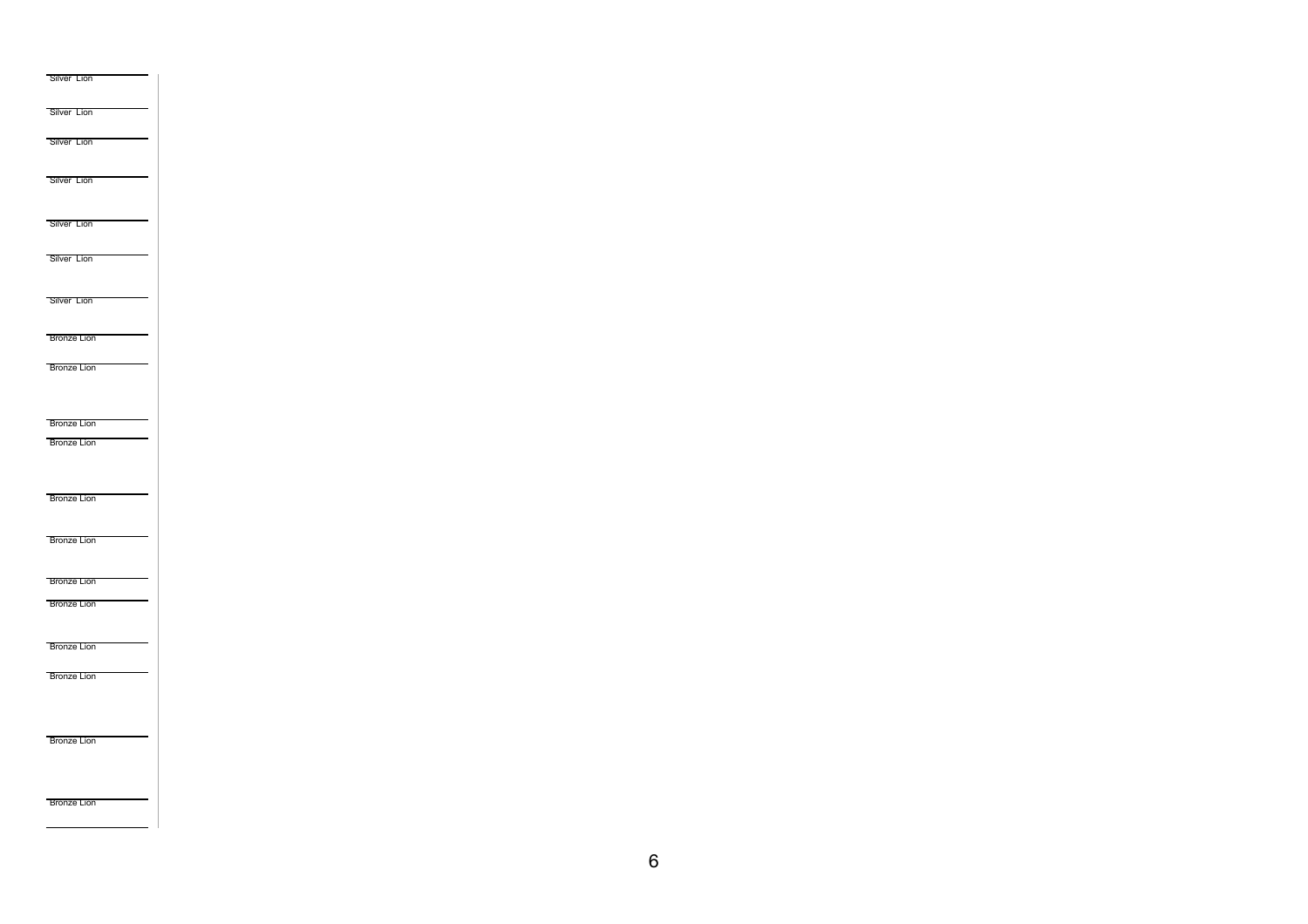| <b>Bronze Lion</b> |  |  |
|--------------------|--|--|
|                    |  |  |
|                    |  |  |
|                    |  |  |
| <b>Bronze Lion</b> |  |  |
|                    |  |  |
| <b>Bronze Lion</b> |  |  |
|                    |  |  |
|                    |  |  |
| <b>Bronze Lion</b> |  |  |
|                    |  |  |
|                    |  |  |
| <b>Bronze Lion</b> |  |  |
| <b>Bronze Lion</b> |  |  |
|                    |  |  |
| <b>Bronze Lion</b> |  |  |
| <b>Bronze Lion</b> |  |  |
|                    |  |  |
| <b>Bronze Lion</b> |  |  |
| <b>Bronze Lion</b> |  |  |
| <b>Bronze Lion</b> |  |  |
| <b>Bronze Lion</b> |  |  |
|                    |  |  |
|                    |  |  |
| <b>Bronze Lion</b> |  |  |
|                    |  |  |
| <b>Bronze Lion</b> |  |  |
|                    |  |  |
| <b>Bronze Lion</b> |  |  |
| <b>Bronze Lion</b> |  |  |
|                    |  |  |
| <b>Bronze Lion</b> |  |  |
|                    |  |  |
| <b>Bronze Lion</b> |  |  |
| <b>Bronze Lion</b> |  |  |
|                    |  |  |
| <b>Bronze Lion</b> |  |  |
| <b>Bronze Lion</b> |  |  |
|                    |  |  |